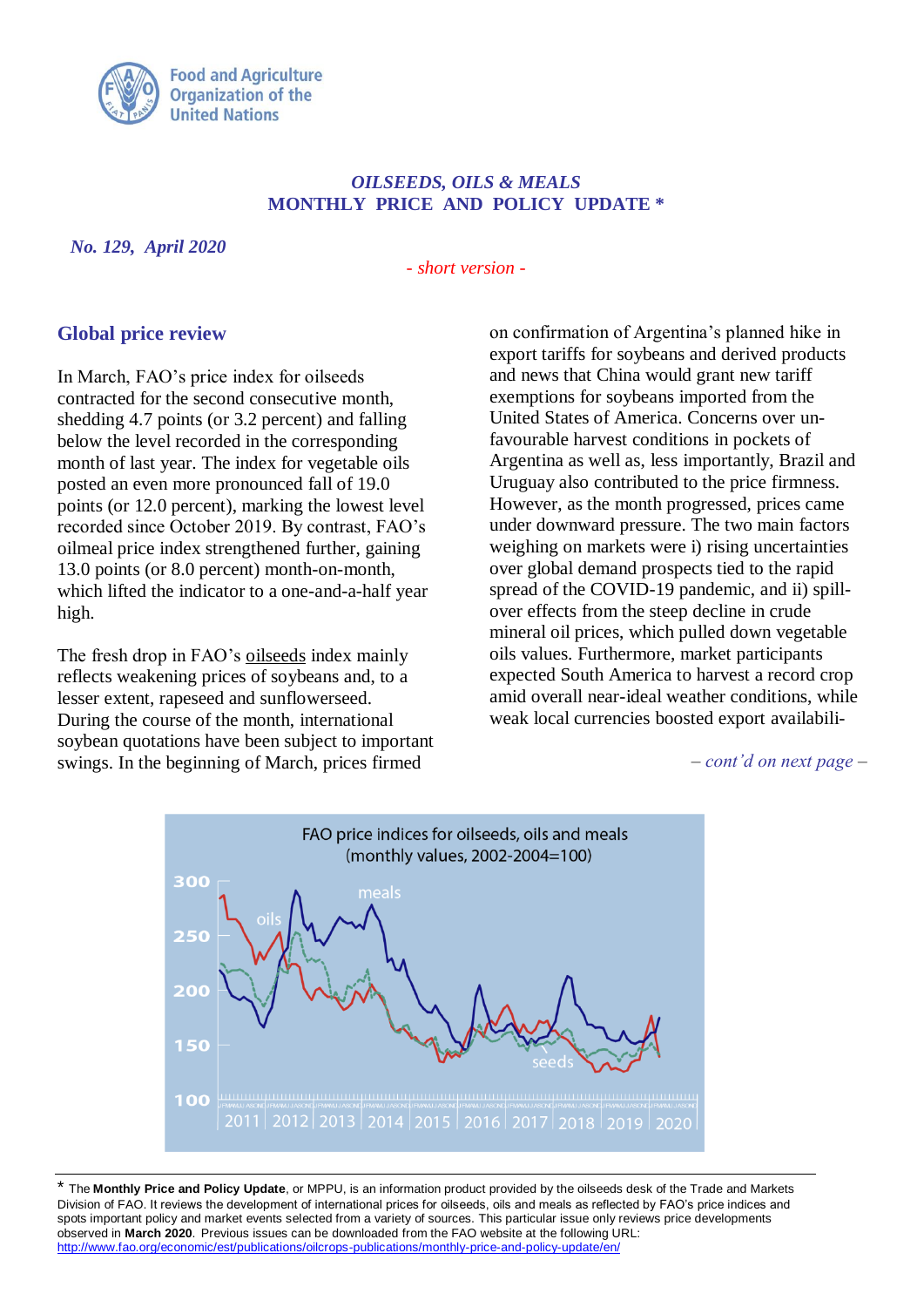## Global price review *– cont'd*

ties, especially in Brazil. At the same time, Chinese bookings of US cargoes remained negligible, despite the incentives offered to China's importers. Interestingly, towards the end of March, soybeans prices bounced upward again, fuelled by concerns over possible logistics disruptions in Argentina and Brazil amid temporary COVID-19 related lockdowns.

As for rapeseed, international prices dropped significantly, recording multi-year lows. Notwithstanding lingering supply tightness in the European Union, deteriorating global demand prospects weighed on international markets. Temporary lockdowns across the world due to COVID-19 led to significant declines in biodiesel consumption, thus curtailing demand for rapeseed and its oil, one of the major feedstocks for biodiesel. The further contraction in sunflowerseed prices was primarily fuelled by bountiful harvests in the Black Sea region and low crush margins.

The price index for oilmeals, on the contrary, registered its fourth consecutive rise in March, mostly reflecting persistent strength in soymeal prices, although rape and sunflower meal values also appreciated. International soymeal prices climbed sharply, touching levels last recorded in mid-2018, as fears over logistics disruptions in South America (notably in Argentina, the world's top supplier of soymeal) coincided with higher than expected import demand from China. In addition, soymeal uptake firmed in the United States of America, where waning ethanol demand resulted in lower supplies of DDGS (dried distillers grains with solubles) – a co-product from ethanol production that is used as a feed ingredient. As for rape and sunflower meal, international prices firmed on, respectively, improved demand in the EU (driven by concerns over a prospective tightening of supplies) and reduced availabilities in key exporting countries following poor crush margins.

The second consecutive drop in FAO's vegetable oils index was again led by plummeting palm oil prices, whilst soy, rape and sunflower oil values also weakened. Month-on-month, international palm oil quotations dropped by more than 16 percent, fuelled primarily by tumbling crude mineral oil prices and increased concerns over the impact of COVID-19 on global demand. Higher than expected output in Malaysia and sluggish global import demand also weighed on prices. While COVID-19 related lockdowns raised fears over possible demand slowdowns in importing countries, they also caused temporary supply disruptions in producing countries. Malaysia's Sabah state, where one-fourth of the country's palm oil is produced, ordered the closure of numerous oil palm plantations, after some workers were tested positive for the virus. While the remaining vegetable oils generally followed the downward trend in palm oil, soy and rape oil prices were also affected by, respectively, higher than expected crushings in the United States of America and eroding demand for biodiesel in the EU.



*For comments or queries please use the following Email contact: [FAO-oilcropsmarkets@fao.org](mailto:FAO-oilcropsmarkets@fao.org)*